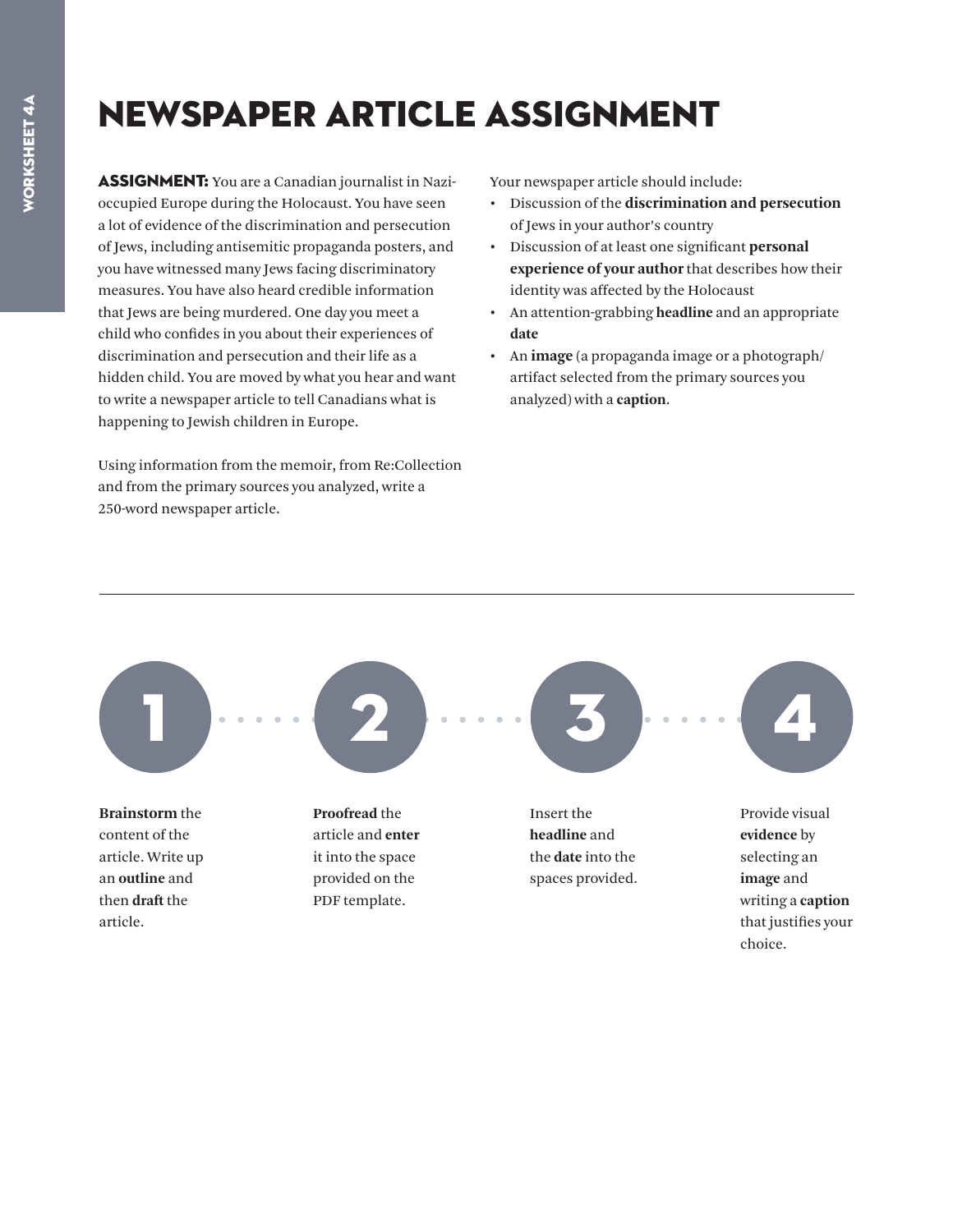

The Baily News

**VOL. IIIVXXX....NO. 12,345.** 

DATE:

**TWO CENTS** 

## YOUR HEADLINE!

**CLICK TO CHOOSE IMAGE** 

Write your article here.

**IMAGE:** 

Write your caption here.